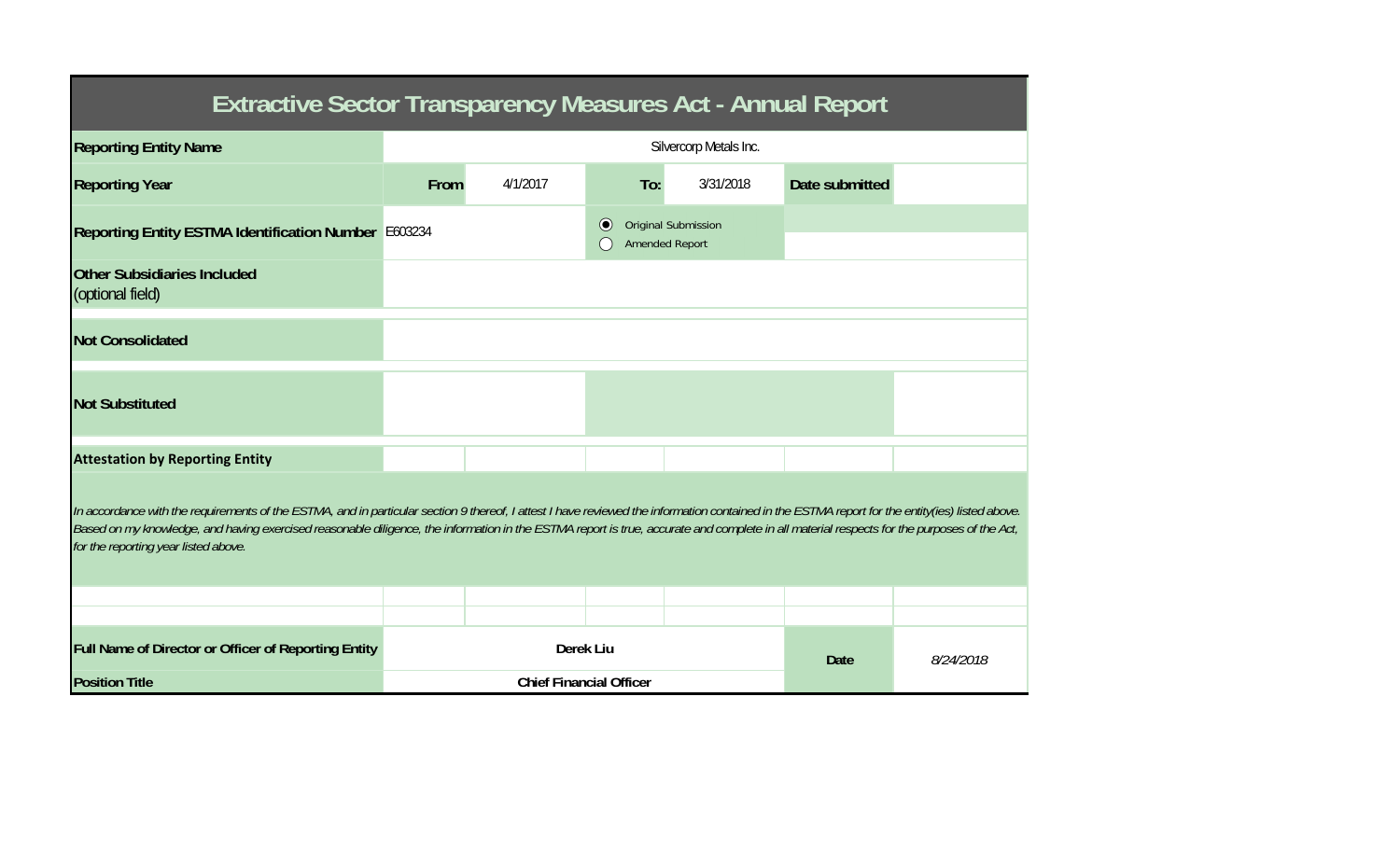| Extractive Sector Transparency Measures Act - Annual Report   |                                                             |                                                                                                                                                                                                                                |                        |           |           |                                |                |                  |                                               |                                      |                                                                                                   |
|---------------------------------------------------------------|-------------------------------------------------------------|--------------------------------------------------------------------------------------------------------------------------------------------------------------------------------------------------------------------------------|------------------------|-----------|-----------|--------------------------------|----------------|------------------|-----------------------------------------------|--------------------------------------|---------------------------------------------------------------------------------------------------|
| <b>Reporting Year</b>                                         | From:                                                       | 4/1/2017                                                                                                                                                                                                                       | To:                    | 3/31/2018 |           |                                |                |                  |                                               |                                      |                                                                                                   |
| <b>Reporting Entity Name</b>                                  |                                                             |                                                                                                                                                                                                                                | Silvercorp Metals Inc. |           |           | Currency of the Report         | <b>USD</b>     |                  |                                               |                                      |                                                                                                   |
| <b>Reporting Entity ESTMA</b><br><b>Identification Number</b> |                                                             |                                                                                                                                                                                                                                | E603234                |           |           |                                |                |                  |                                               |                                      |                                                                                                   |
| <b>Subsidiary Reporting Entities (if</b><br>necessary)        |                                                             |                                                                                                                                                                                                                                |                        |           |           |                                |                |                  |                                               |                                      |                                                                                                   |
| Payments by Payee                                             |                                                             |                                                                                                                                                                                                                                |                        |           |           |                                |                |                  |                                               |                                      |                                                                                                   |
| Country                                                       | Payee Name <sup>1</sup>                                     | Departments, Agency, etc<br>within Payee that Received<br>Payments <sup>2</sup>                                                                                                                                                | Taxes                  | Royalties | Fees      | <b>Production Entitlements</b> | <b>Bonuses</b> | <b>Dividends</b> | Infrastructure<br><b>Improvement Payments</b> | <b>Total Amount paid to</b><br>Payee | Notes <sup>34</sup>                                                                               |
| China                                                         | <b>Henan Taxation Bureau</b>                                |                                                                                                                                                                                                                                | 19,743,762             | 3,927,287 | 2,026,787 |                                |                |                  |                                               |                                      | Reporting currency is in USD and<br>25,697,836 actual payments made in China are in<br><b>RMB</b> |
| China                                                         | Luoning County<br><b>Environmental Protection</b><br>Bureau |                                                                                                                                                                                                                                |                        |           | 328,891   |                                |                |                  |                                               |                                      | Reporting currency is in USD and<br>328,891 actual payments made in China are in<br><b>RMB</b>    |
| China                                                         | <b>Guangdong Taxation Bureau</b>                            |                                                                                                                                                                                                                                |                        | 837,188   | 557,526   |                                |                |                  |                                               |                                      | Reporting currency is in USD and<br>1,394,714 actual payments made in China are in<br><b>RMB</b>  |
|                                                               |                                                             |                                                                                                                                                                                                                                |                        |           |           |                                |                |                  |                                               |                                      |                                                                                                   |
|                                                               |                                                             |                                                                                                                                                                                                                                |                        |           |           |                                |                |                  |                                               |                                      |                                                                                                   |
|                                                               |                                                             |                                                                                                                                                                                                                                |                        |           |           |                                |                |                  |                                               |                                      |                                                                                                   |
| <b>Additional Notes:</b>                                      |                                                             | When payments are made in RMB, they were converted into USD dollars using the weighted average of the exchange rate during the reporting period. The weighted average exchange rate for the period from Apirl 1, 2017 to March |                        |           |           |                                |                |                  |                                               |                                      |                                                                                                   |